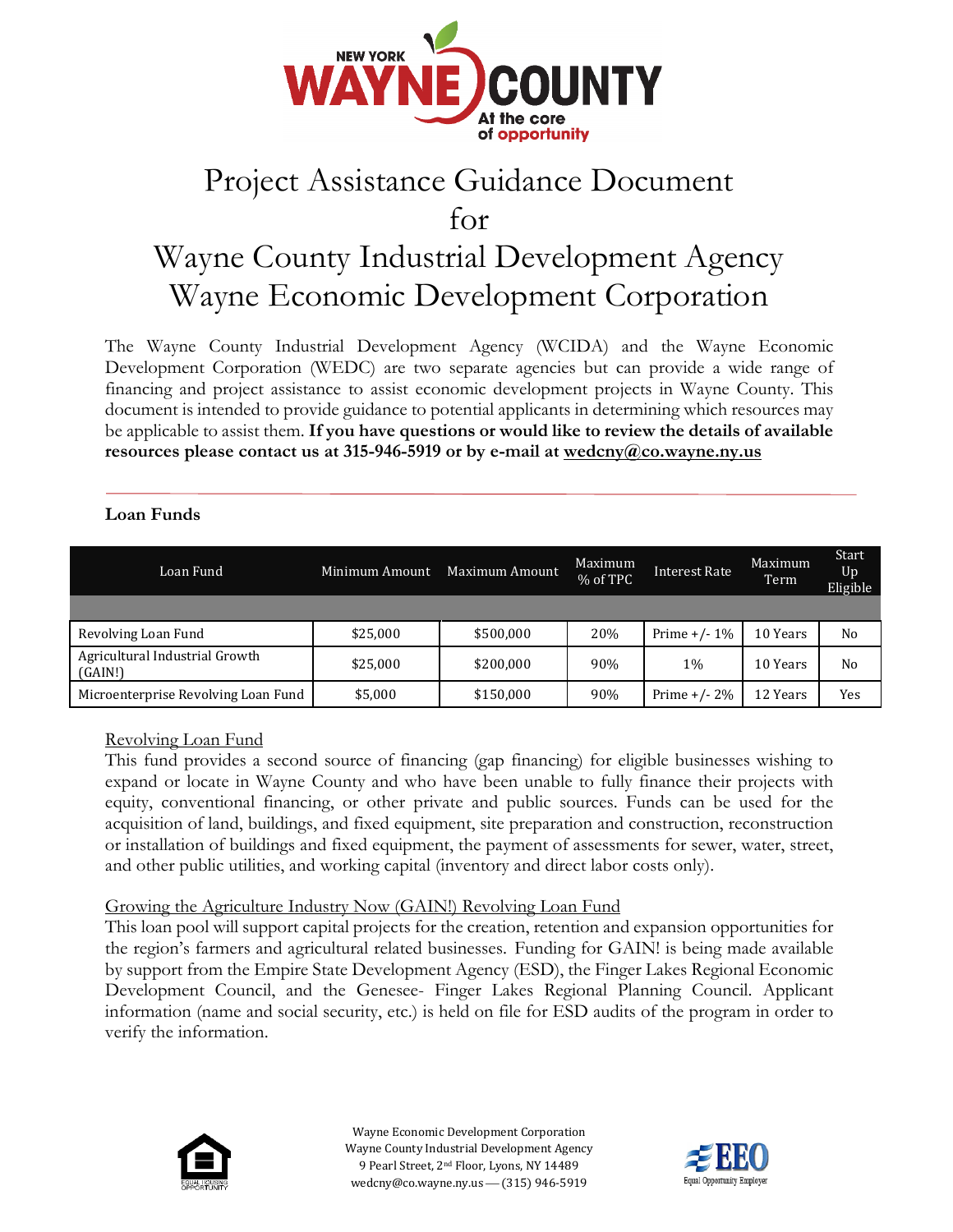

#### Microenterprise (Micro) Loan Fund

This fund is designed to provide small loans to start-up, newly established, or growing small businesses. A key objective of the program is to assist business owners who have traditionally had difficulty accessing debt financing. Funds may be used for working capital, inventory purchases, machinery and equipment, furniture, fixtures, supplies, leasehold improvements, minor building renovation/rehabilitation, or natural disaster recovery.

Applications for Assistance can be found at <https://web.co.wayne.ny.us/265/Business-Resources>

#### **Industrial Development Agency Qualified Project Assistance**

Pursuant to the authority vested in it by Article 18-A of the General Municipal Law of the State of New York, qualified WCIDA projects are eligible for sales, mortgage, and real property tax exemptions.

Eligible Recipients include for-profit companies that seek to save costs in order to make projects more feasible. Projects are usually owner-occupied, but can be developer-owned where WCIDA benefits are passed onto the project occupant(s). The cost of the improvements must be at least \$10,000. If a project is partially occupied, then partial benefits can be obtained for the occupied portion. There is no size limit by number of employees or sales volume. Retail projects are not eligible for assistance unless they meet the exception criteria as established by New York State law.

#### PILOT

Real property tax exemptions are provided by the IDA and include a Payment in Lieu of Tax (PILOT) agreement that contains a scheduled payment plan of 10 years based on a property's current assessed value prior to improvements. Standard WCIDA property tax abatement schedules (PILOT Agreements) begin with a 100% exemption for years 1-5, and 50% for years 6-10. A project cannot utilize a 485-b exemption and a PILOT simultaneously. Fees including legal, agency, and administrative are included in PILOT agreements and should be considered prior to application. A fee schedule can be found in the PILOT application found here.

#### Mortgage and Sales Tax Exemptions

Mortgage Recording Tax and Sales Tax exemptions for the purchase of machinery, materials, equipment, site work, and other capital investments are available for projects that qualify for WCIDA benefits.

These programs can be combined for qualified projects.

\*Please note that Public Officers Law declares that all records in the possession of the WCIDA (with certainty limited exceptions) are open to public inspection. If the applicant feels there are elements of the project that are in the nature of trade secrets which, if disclosed to the public or otherwise widely disseminated, would cause substantial injury to the applicant's competitive position, the applicant must identify such elements in writing and request that such elements be kept confidential. In accordance with Article 6 of the Public Officer's Law, the WCIDA may also redact personal, private, and/or proprietary information from publicly disseminated documents.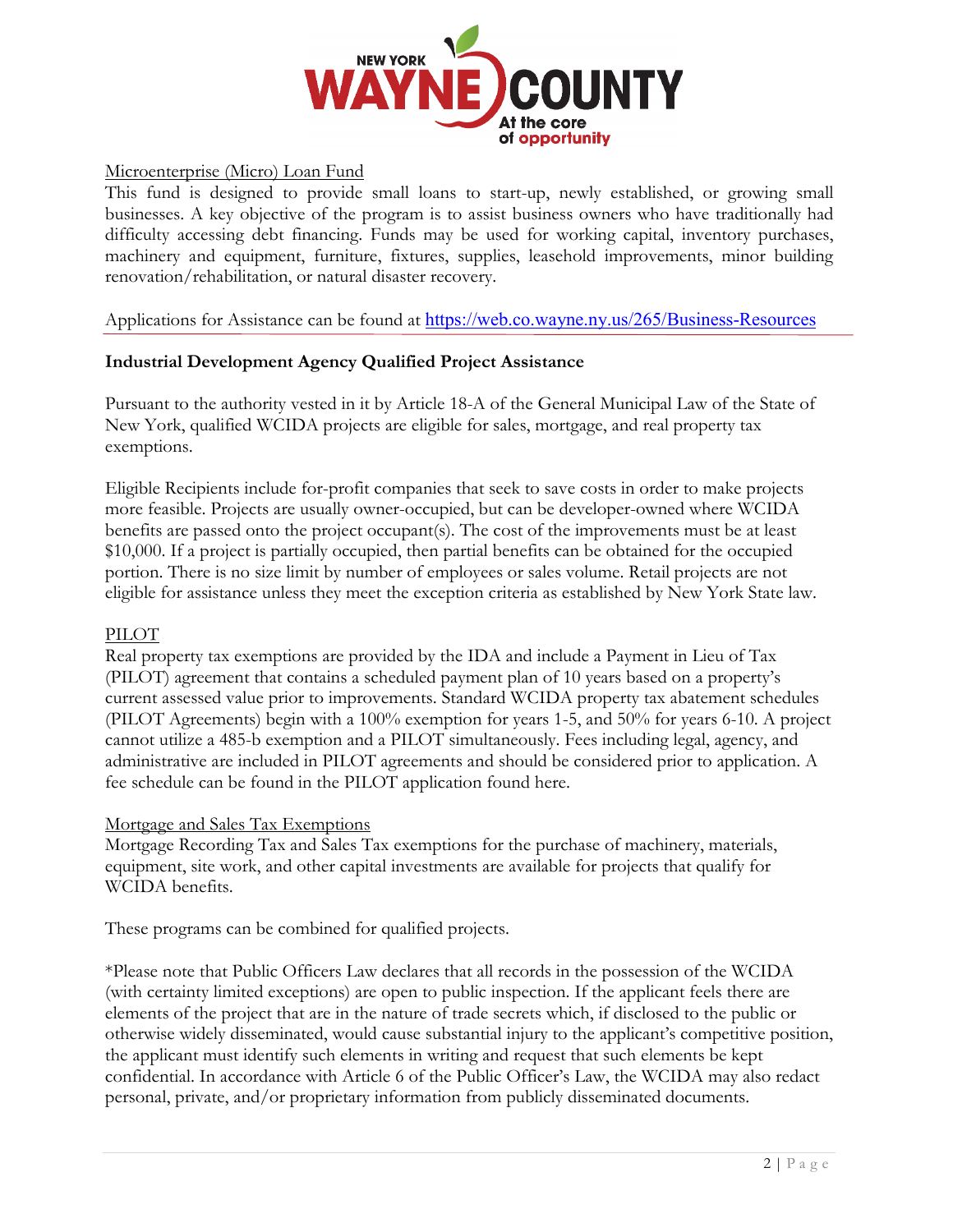

#### Real Property Tax Law, Section 485-b

Applicants with total project costs under \$1,000,000 are encouraged to consider utilization of a 485-b exemption. Section 485-b of the Real Property Tax Law authorizes a partial exemption from real property taxation for commercial, business or industrial property constructed, altered, installed or improved subsequent to July 1, 1976. **Ordinary maintenance and repairs do not qualify for exemption.** Generally the amount of the exemption in the first year is 50% of the increase in the assessed value attributable to the improvement. The exemption amount then decreases by 5% in each of the next nine years. Application for exemption from county, city, town and school district taxes must be filed with the town assessor, **not the Office of Real Property Tax Services**. The application must be filed in the assessor's office on or before the appropriate taxable status date and within one year from the date of completion of the improvements.

#### **Fee Schedule**

Applicants are required to pay the following application and agency fees and, if accepted as a project of the agency, all closing, administrative, and legal fees according to the following schedule.

#### **Loan Funds**

| Application Fee                  |      |  |
|----------------------------------|------|--|
| $$0 \text{ to } $25,000$         |      |  |
| $\frac{$25,000}{0}$ to \$300,000 | .SOU |  |

| Attorney Fees            |         |
|--------------------------|---------|
| $$0 \text{ to } $25,000$ | \$1,000 |
| \$25,000 to \$100,000    | \$2,000 |
| $$100,001$ to $$125,000$ | \$2,500 |
| $$125,001$ to $$150,000$ | \$3,000 |
| $$150,001$ to $$175,000$ | \$3,500 |
| \$175,001 to \$200,000   | \$4,000 |
| $$200,001$ to $$250,000$ | \$4,500 |
| $$250,001$ to $$500,000$ | \$5,000 |

| Agency Fee/Closing Costs       |         |
|--------------------------------|---------|
| \$0 to $$25,000$               | $5\%$   |
| $$25,000 \text{ to } $300,000$ | $2.5\%$ |